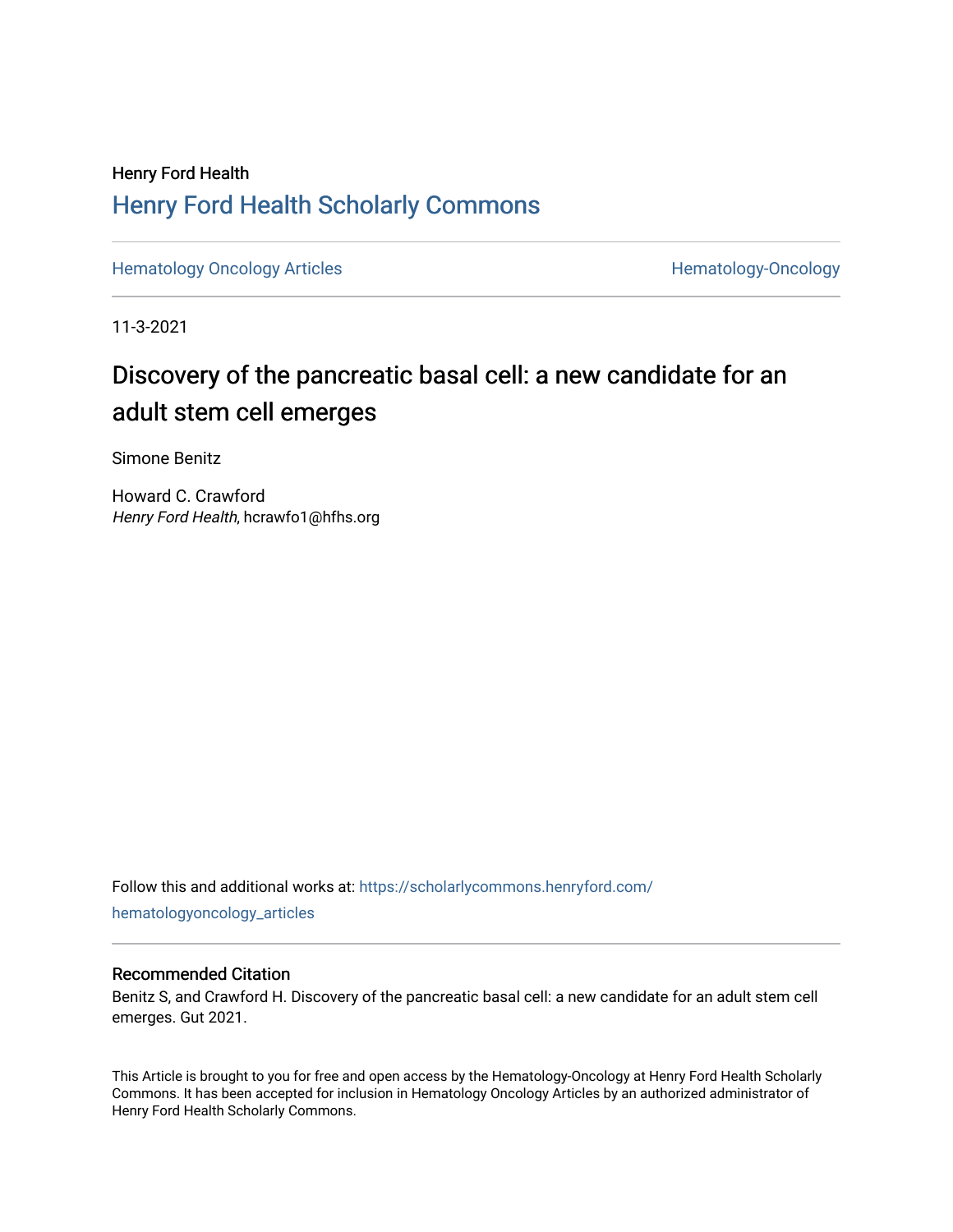# **Discovery of the pancreatic basal cell: a new candidate for an adult stem cell emerges**

Simone Benitz, Howard Crawford

Pancreatic ductal adenocarcinoma (PDAC) is a devastating disease and the seventh cause of cancer-related death worldwide.<sup>[1](#page-2-0)</sup> Notably, clinical characteristics, response to chemotherapy and progression of PDAC can vary among patients. Thus, huge efforts on the molecular profiling of cancer specimens have been undertaken during the last decade. Large-scale gene expression studies defined two main PDAC subtypes with either a 'classical' or 'basal-like' transcriptional signature, with patients with the basal-like subtype having a significantly poorer overall survival. $<sup>2</sup>$ </sup>

Basal cells are a cell type predominantly located in the basal layer of stratified and pseudostratified epithelia in several tissues, including the skin, oesophagus, lung and breast. Common basal cell markers include keratin5 (*KRT5*) and tumour protein P63 (*TP63*), a member of the *TP53* transcription factor family. In the pulmonary airway, the oesophagus and the mammary gland, basal cells serve as multipotent stem cells or progenitorlike cells which can give rise to organspecific, terminally differentiated cells and thus have an important role in tissue regeneration on injury.<sup>56</sup>

Though basal cells have been found in several glandular organs, the pancreas is not among them. Despite the enormous advances in single-cell 'omics' technologies, no evidence has emerged of a pancreatic basal cell population; in fact, the existence of *any* sort of adult pancreas stem cell reservoir has long been debated. In the absence of a resident basal cell population, the basallike subtype of PDAC has been widely believed to arise from tumour cell plasticity during progression.

In *Gut*, Martens *et al* combine a novel tissue processing method with highresolution 3D imaging, an approach termed FLIP-IT, to discover a rare basal cell cohort in normal human pancreas

specimens.<sup>[7](#page-2-3)</sup> The identified cells were found in proximity to pancreatic duct cells and stained positive for widely accepted basal cell markers, such as ΔNp63, the ΔN isoform of TP63. Moreover, the basal cell cohort coexpresses GI stem cell markers, such as *Olfactomedin4* (*OLFM4*), suggesting a potential role as progenitor cell.

Importantly, the authors reveal that the number of ΔNp63-positive cells was significantly higher in chronic pancreatitis (CP), a risk factor for PDAC, as well as in PDAC samples.<sup>[7](#page-2-3)</sup> The presence of a greater number of basal cells in pathological conditions is consistent with the stem or progenitor cell-like role they play in other tissues.<sup>[5 6](#page-2-2)</sup> In PDAC, an intriguing possibility is that the pancreatic basal cell serves as a cell of origin for the basal-like PDAC subtype. To address this, performance of lineage-tracing experiments and genetic manipulation in mice would be the obvious choice. However, the authors found no evidence of a similar *ΔNp63*-expressing basal cell population in the mouse pancreas, even in CP or PDAC models, making their study in a progressive mouse model impossible.[7](#page-2-3) This lack of similarity to the human condition also raises concerns regarding the usefulness of mouse models when studying certain aspects of pancreatic cancer development. Interestingly, in organoid cultures generated from larger murine pancreatic duct cells, the authors were able to generate ΔNp63 positive cells, suggesting that there may be conditions that give rise to basal cells in vivo as well. Initial analysis show that in both the murine organoid culture as well as human pancreas tissue, the identified basal cell population has a very low proliferative capacity.<sup>[7](#page-2-3)</sup> Thus, it is likely that these cells rather arise through induced cellular plasticity rather than expansion of pre-existing ΔNp63 cells. With the ability to generate and culture a *ΔNp63*-expressing cell cohort in vitro, new avenues to dissect and identify regulatory networks emerge.

Prior to the discovery of a pancreatic basal cell population, the only plausible explanation for the evolution of a basallike PDAC has been a classical-to-basal reprogramming of pancreatic cancer cells. Several lines of evidence point in this direction. In vitro studies confirm that ectopic expression of *ΔNp63* in pancreatic cancer cell lines induces a basal gene expression signature accompanied by a loss of factors that define classical cancer cell identity.[8 9](#page-2-4) Although these studies clearly identify ΔNp63 as master regulator of the basal phenotype, the events and regulatory mechanisms that induce the expression of this transcription factor are also relatively unknown. Recently published data propose that an erosion of pancreas cell identity with the concomitant loss of the transcription factors GATA6, hepatocyte nuclear factor (HNF)1a and 4a (HNF4a) can drive the induction of *ΔNp63* and its dependent gene networks. However, the exact gene regulatory mechanisms remain elusive.[10](#page-2-5) By combining histological analysis with whole-genome and RNA sequencing, Hayashi *et al* provide strong evidence for intratumoral heterogeneity, the coexistence of both subtypes within single PDAC samples. Moreover, based on their integrative analysis approach, the authors propose that PDAC evolves from a cancer progenitor cell, from which both classical and basal-like cells arise. Phylogenetic analyses mainly based on genetic alterations provide a clear indication for this scenario, making the existence of a classical-to-basal reprogramming in pancreatic cancer cells a likely phenomenon.<sup>[4](#page-2-6)</sup> However, the discovery of a normal basal cell population adds another possible origin for the basal-like PDAC. Understanding the unique biology of the basal-like phenotype, whether intrinsic or acquired, will be crucial to targeting this especially deadly form of pancreatic cancer.

**Contributors** SB and HC wrote and edited the Commentary together.

**Funding** This study was funded by Deutsche Forschungsgemeinschaft (BE 7224/1-1) and National Cancer Institute (R01 CA247516).

**Competing interests** None declared.

**Patient consent for publication** Not applicable.

**Provenance and peer review** Commissioned; internally peer reviewed.

© Author(s) (or their employer(s)) 2021. No commercial re-use. See rights and permissions. Published by BMJ.



**To cite** Benitz S, Crawford H. Gut Epub ahead of print: [please include Day Month Year]. doi:10.1136/ gutjnl-2021-325694

Received 3 September 2021

Surgery, Henry Ford Health System, Detroit, Michigan, **TISA** 

**Correspondence to** Dr Howard Crawford, Surgery, Henry Ford Health System, Detroit, Michigan, USA; hcrawfo1@hfhs.org